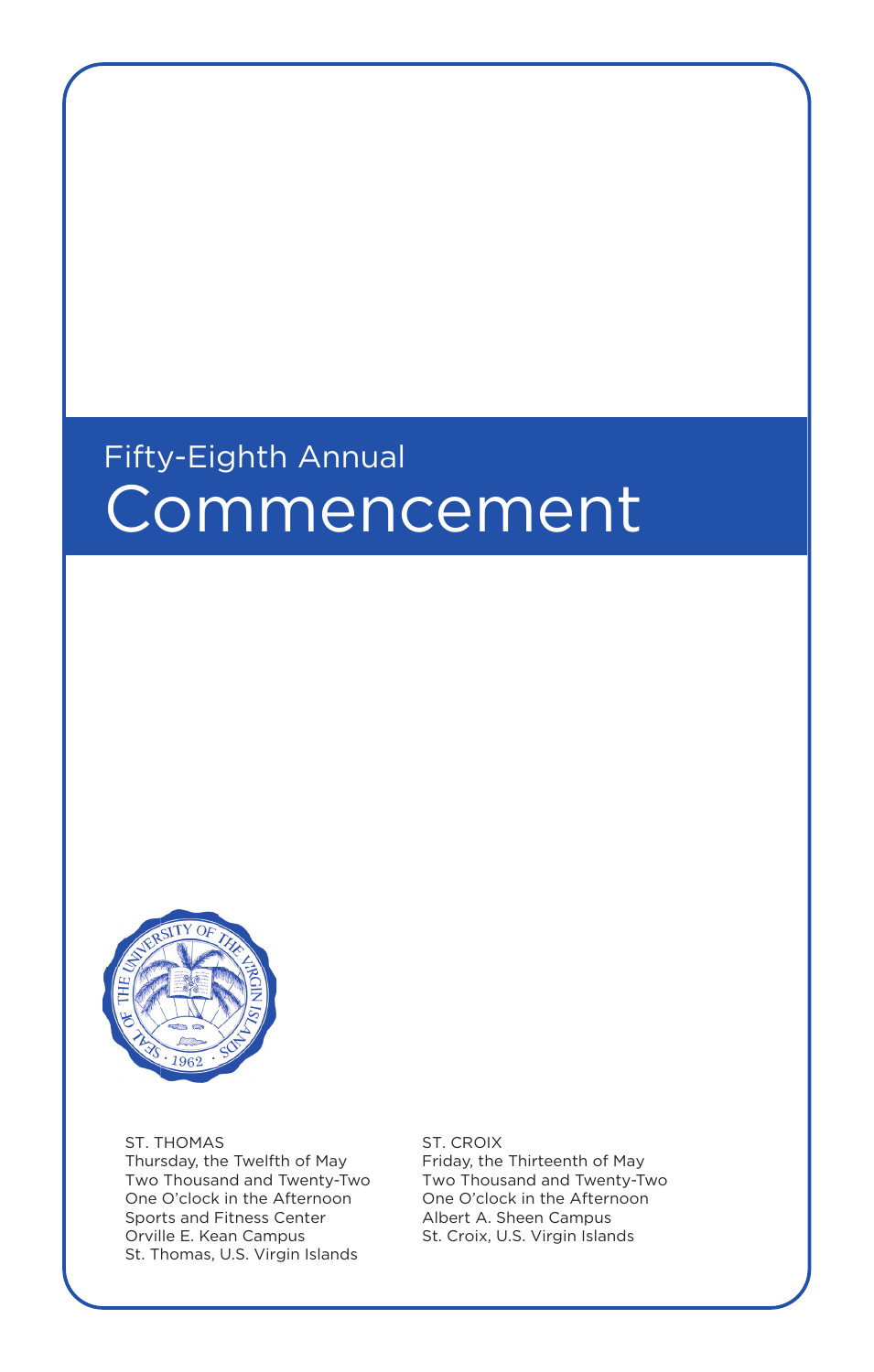### President's Message

It is such an honor to welcome you to the University's Commencement Ceremonies for 2022. This is the first in-person Commencement Ceremony the University has convened since 2019. The COVID-19 pandemic changed this important annual ritual and milestone in a dramatic manner. The University was able to adapt to this challenge and convened very engaging and meaningful virtual ceremonies. Yet, certain intangible aspects and values were absent. I missed the pomp and circumstances, the bright array of regalia and the electricity of excitement in the air. I also missed shaking the hands of each graduate, handing them their degrees, and witnessing the smiles and joy etched on their faces. Fortunately, this year all those moments will return.

I want to thank our graduates of the Class of 2020 and Class of 2021 for their understanding and resilience. They missed out on these precious moments mentioned above, but they did not lose their joy or their achievements. The University applauds them again for their determination and dedication.

However, this year belongs to the resilient, inspiring, and proud Class of 2022. Their perseverance has paid off and they now stand at the edge of their new life as a college graduate. They have endured two years of COVID-19 challenges and restrictions, and some were also affected by Hurricanes Irma and Maria. Despite these forces, today they celebrate this momentous achievement with their families and friends.

We are honored to welcome Dr. Robert Franklin, Jr., former President of Morehouse College and Emory University's Distinguished Professor of Divinity, as our keynote speaker this year. He is an eminent scholar, academic leader, and theologian who spent a portion of his sabbatical with us at the University and delivered the keynote address on our 60th Charter Day Anniversary.



David Hall, S.J.D.

Though we all hope that COVID-19 is behind us, we are using

these Commencement Ceremonies to also recognize various leaders who guided us through this maze on a local and national level. Commissioner Justa "Tita" Encarnacion and her team at the V.I. Department of Health provided critical leadership, advice, and service to the Territory throughout this pandemic. Virgin Islanders were tested, vaccinated, and supported earlier than other communities in the nation, and certainly in the Caribbean. The University partnered with the Department of Health on numerous occasions throughout this crisis and we benefitted greatly from this partnership. On the national level, Dr. Marcella Nunez Smith was selected co-chair of the Biden-Harris Transition COVID-19 Advisory Board and chair of the COVID-19 Health Equity Task Force in the Administration. Her leadership helped ensure that a comprehensive plan and strategy could be developed to curb the rising and deadly incidences of this disease in the United States and the world. Though there were challenging moments with various variants since the creation of the Task Force, the nation is benefiting today from her leadership and insights along with those of so many other leaders and individuals. It is inspiring to have a Virgin Islander chosen for this important and lifesaving role.

Commencement is never the end, but just a new beginning. As our graduates launch the next stage of their careers, I am confident they will contribute greatly to their families, community, and the world. They have not only been prepared at a high level, but they have also overcome numerous obstacles. We would never wish for these challenges in their lives, but these forces have made them stronger, more resilient and determined individuals. They are the leaders that life and this institution have fashioned for the future.

On behalf of the Board of Trustees and the entire University Community, we commend the Class of 2022 on your accomplishments and wish you Godspeed. The University is extremely proud of you and we look forward to celebrating with you. We encourage you to remain engaged with your alma mater, and remember that you will always be ambassadors for the University of the Virgin Islands.

It is with a divine joy and personal pride that I welcome everyone to these Commencement Ceremonies and wish nothing but blessings for these celebrations and our collective futures.

David Hall

David Hall, S.J.D., President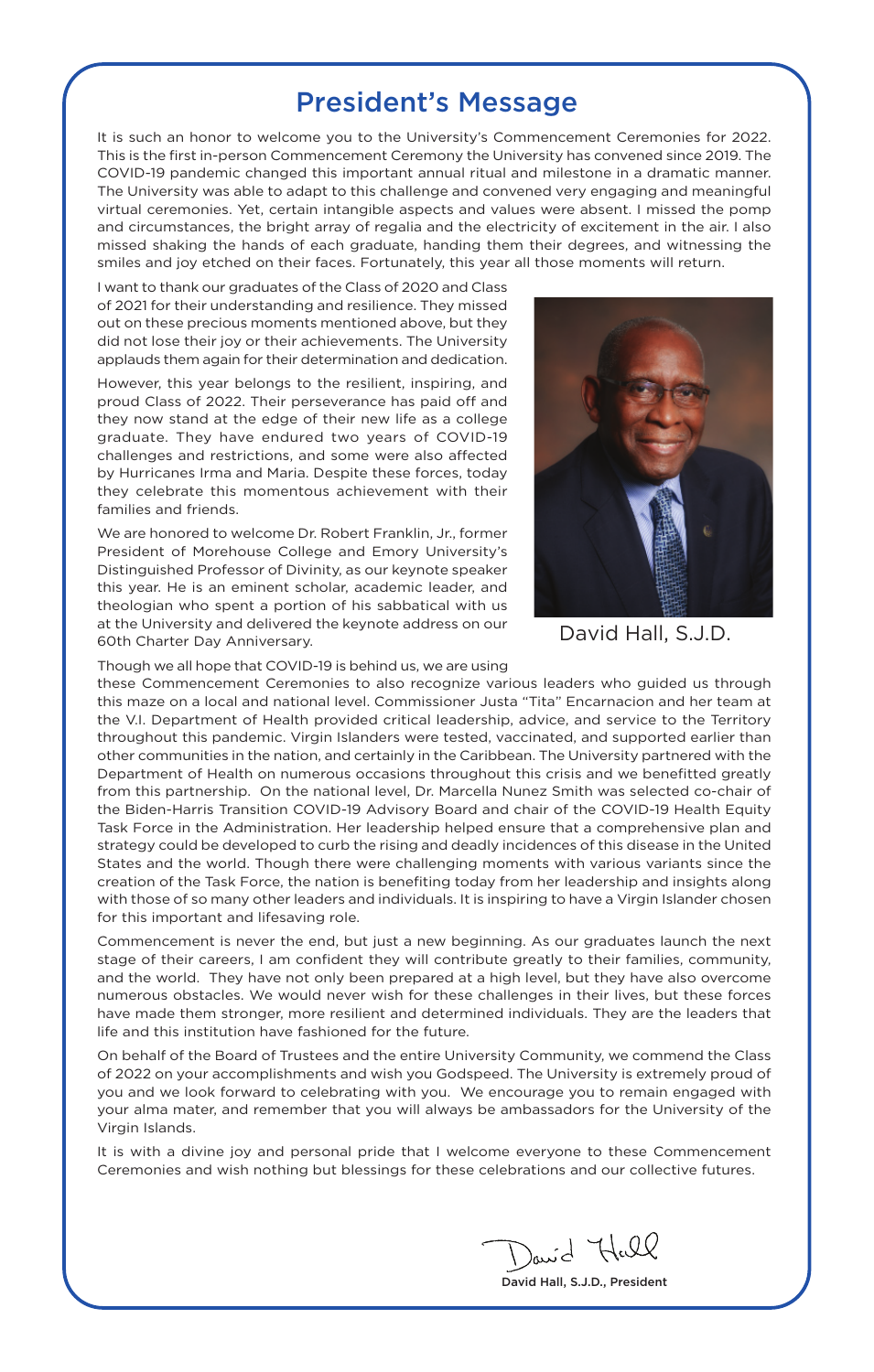### Keynote Speaker: Robert M. Franklin, Jr., Ph.D.

Preeminent Scholar of Theological and Moral Thought, Riveting Speaker, Consummate Leader of Educational Institutions, Advisor to U.S. Presidents, and A Reservoir Of Hope

Dr. Robert Michael Franklin, Jr. is the James T. and Berta R. Laney Professor in Moral Leadership at Emory University (Atlanta). He is a Senior Advisor to the President of Emory University.

In 2013, he was a Visiting Scholar in Residence at Stanford University's Martin Luther King, Jr. Research and Education Institute. He is president emeritus of Morehouse College where he served as the tenth president of the nation's largest private, four-year liberal arts college for men from 2007 through 2012.

Franklin graduated Phi Beta Kappa from Morehouse in 1975 with a degree in political science and religion, and earned an M.Div. at Harvard Divinity School in 1978. Franklin continued his education at the University of Chicago, earning a Ph.D. in ethics and society, and religion and the social sciences in 1985. He also undertook international study at the University of Durham, UK, as a 1973 Merrill Scholar and English Speaking Union Scholar. His major fields of study included social ethics, psychology and African American religion. He is the recipient of honorary degrees from Bethune Cookman University, Bates College, University of New England, Centre College, Hampden Sydney College and Swarthmore College, Ursinus College and Washington and Jefferson College.

Franklin is the author of four books: Moral Leadership: Integrity, Courage, Imagination (2020); Crisis in the Village: Restoring Hope in African American Communities (2007); Another Day's Journey: Black Churches Confronting the American Crisis (1997); and Liberating Visions: Human Fulfillment and Social Justice in African American Thought



Robert M. Franklin, Jr.

(1990). He has co-authored (Don S. Browning, et. al.) a volume titled, From Culture Wars to Common Ground: Religion and the American Family Debate (2001). He also penned the foreword to Dr. Martin Luther King Jr.'s, Letter from Birmingham Jail, reprinted by Trinity Forum in 2012.

Franklin worked with three U.S. Presidents on various initiatives (President Clinton's "One America" Initiative; President Bush's "Faith Based Advisory Committee"; and President Obama's "My Brother's Keeper" Initiative). He is a board member of the Centers for Disease Control Foundation, and the Princeton Theological Seminary.

Active in a range of organizations, Franklin has served on the boards of the Human Rights Campaign, the Atlanta Falcons Community Advisory Board, the National Advisory Board of the Salvation Army, the CNN Dialogues Advisory Committee, and NASA's 100-year Starship Project Advisory Board directed by former astronaut and high school classmate, Dr. Mae Jemison. He also served on the boards of the Joint Center for Political and Economic Studies, Public Broadcasting of Atlanta, and Atlanta Interfaith Broadcasting. He is a member of the Council on Foreign Relations and Sigma Pi Phi Fraternity (Kappa Boule). He is also a member of the Downtown Atlanta Rotary Club; 100 Black Men of Atlanta; the 1999 class of Leadership Atlanta; the Leadership and Sustainability Institute Working Group (of the Open Society Foundation); and Alpha Phi Alpha Fraternity Inc. He has served on the boards of the Atlanta Regional Council for Higher Education (ARCHE); the Metro Atlanta Chamber of Commerce; the Atlanta Symphony Orchestra (Executive Committee); the White House HBCU Capital Financing Advisory Board; the Atlanta Business League. In 2000, Mayor Campbell appointed him co-chair of Atlanta 2000, the city's official coordinating committee for Y2K activities and celebrations. And, in 2019, Mayor Keisha Lance Bottoms invited him to serve on the Mayor's Task Force for the Promotion of Public Trust.

Franklin is married to Cheryl Goffney Franklin, MD, an OB-GYN physician who earned degrees at Stanford University (B.A.), Columbia University School of Public Health (MPH) and Harvard Medical School (MD). He is the father of three children and two grandchildren.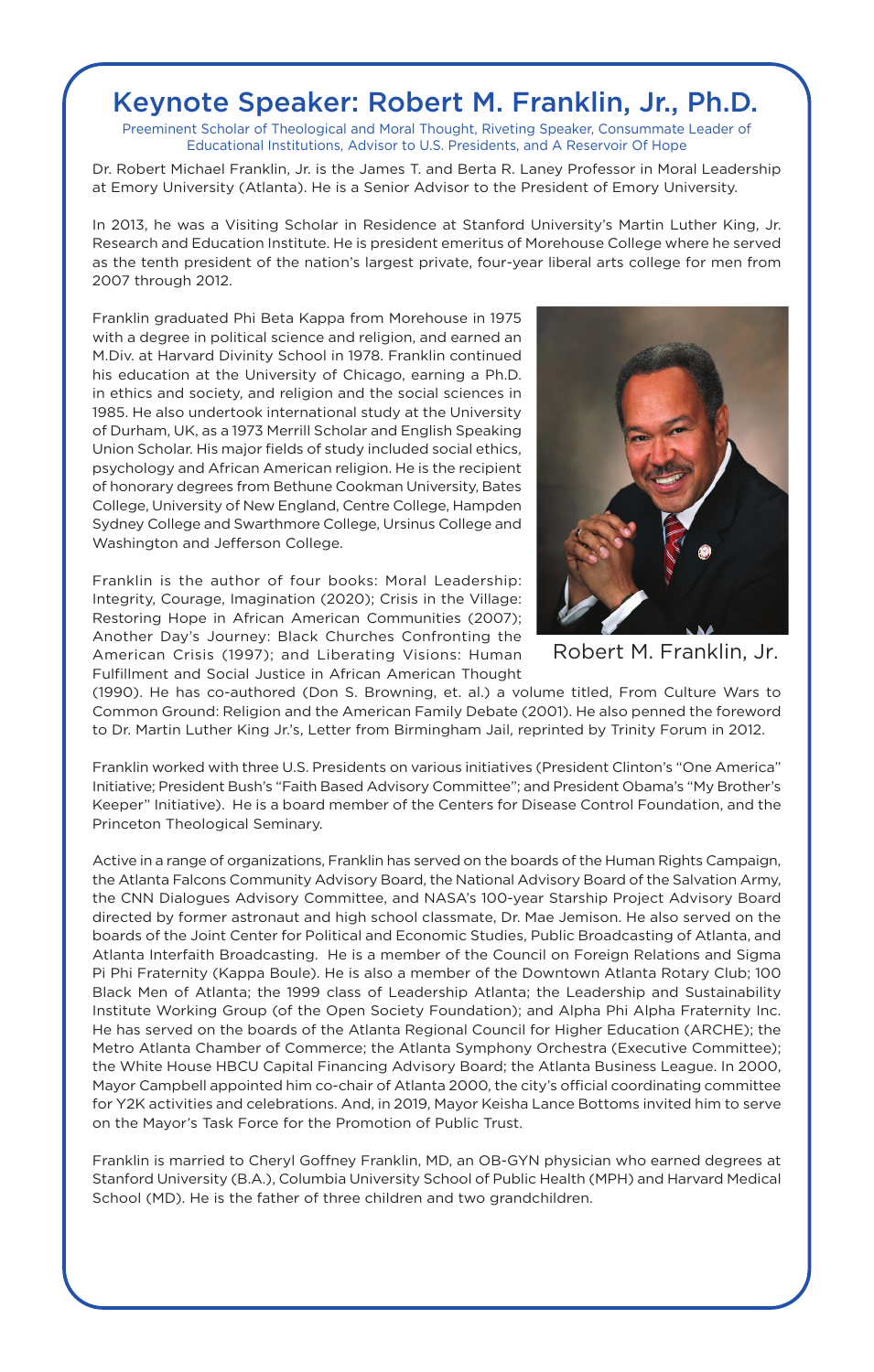### UVI HISTORY

 The University of the Virgin Islands (UVI) was chartered on March 16, 1962, as the College of the Virgin Islands (CVI) – a publicly funded, coeducational, liberal arts institution – by Act No. 852 of the Fourth Legislature of the U.S. Virgin Islands. According to that law, UVI's cornerstone objective is to provide for ".... the stimulation and utilization of the intellectual resources of the people of the Virgin Islands and the development of a center of higher learning whereby and wherefrom the benefits of culture and education may be extended throughout the Virgin Islands."

 The first campus opened on St. Thomas in July 1963, on 175 acres donated by the federal government. The first Board of Trustees took office in August 1963. In 1964, the college founded a campus on St. Croix, on 130 acres also donated by the federal government. At a ceremony on March 24, 2011, the St. Croix campus was named in honor of the late Albert A. Sheen, Sr. Also in March of 2011, UVI opened the St. John Academic Center in Cruz Bay, with interactive classrooms and computer facilities. In 2015, UVI entered into a Memorandum of Understanding with the University of St. Martin (USM) to establish an extension campus of UVI to be located on the campus of USM and to be called "UVI at USM" to offer quality academic and career education that will provide students from St. Maarten/ St. Martin and other locations across the region and around the world the opportunity to build a solid foundation to enter the workforce in their homeland, across the wider Caribbean or abroad. UVI offers 46 degree programs including 37 undergraduate degrees and nine graduate degrees through six schools and colleges: Agriculture, Business, Education, Liberal Arts and Social Sciences, Nursing, and Science and Mathematics. Six new degree programs began in Fall 2016: PhD in Creative Leadership for Innovation & Change, now housed under the School of Graduate Studies, BBA in Accounting, BBA in Management, BBA in Marketing, Master of Accounting, and Executive Master of Business Administration. In Spring 2018, UVI launched its new Online Division and offers 15 online degree programs nationwide. Four undergraduate certificates are also available: Entrepreneurship, Music Industry, Psychology, and Teaching English as a Second Language. In addition, there are four special programs: Honors Program, Secondary Teacher Preparation Program, Early Medical School Selection Program at Boston University School of Medicine, and Senior Reserve Officers Training Corps (SROTC). Classes are offered in the fall, spring, and summer. Academic advising and learning assistance including tutoring and supplemental instruction are available in UVI's Center for Student Success.

 In 1972, the College of the Virgin Islands was awarded land grant status by the U.S. Congress. This allowed for the establishment of an Agricultural Experiment Station and a Cooperative Extension Service. Since then, many other programs and services have been added. These include the Reichhold Center for the Arts, the Eastern Caribbean Center, the William P. MacLean Marine Science Center and the UVI Sports & Fitness Center, among others.

In 1986, the College of the Virgin Islands was renamed the University of the Virgin Islands to reflect the growth and diversification of its academic curricula, community and regional services, and research programs. That same year, the U.S. Congress named UVI one of America's Historically Black Colleges and Universities (HBCU). It is the only HBCU outside the continental U.S., and the first to offer an undergraduate degree in marine biology.

Dr. David Hall began his tenure as president of the University of the Virgin Islands on August 1, 2009. He succeeded Dr. LaVerne E. Ragster, who was named president in 2002.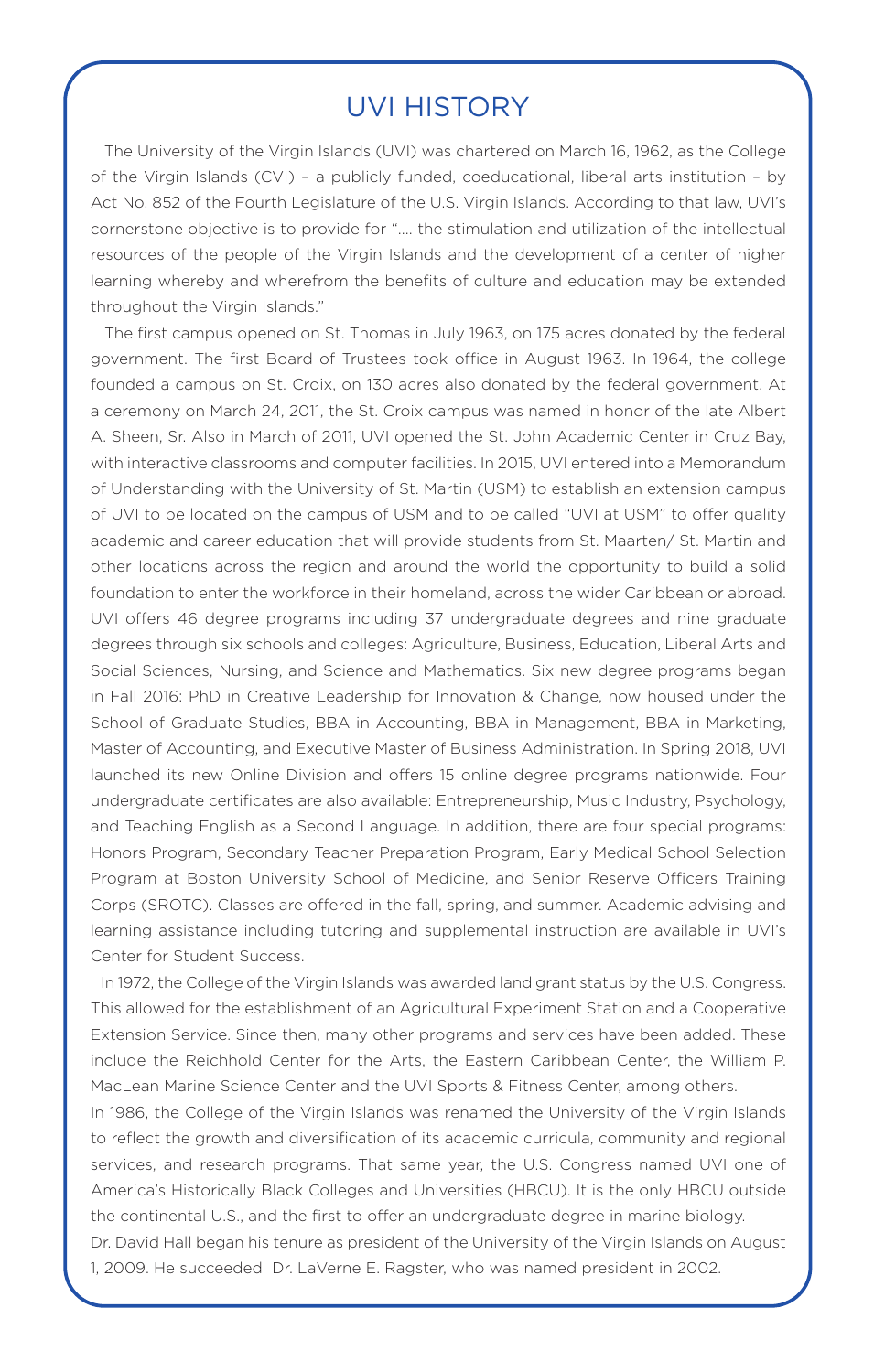Dr. Orville Kean was named president in 1990, succeeding Dr. Arthur A. Richards, who became president in 1980. Lawrence C. Wanlass served as the first president of the College of the Virgin Islands from 1963 until 1980.

 Today, UVI enrolls approximately 1,700 full-time and part-time students on its two campuses. It continues to offer a high-quality, affordable liberal arts education in a culturally diverse environment. The University boasts more than 10,400 alumni who have gone on to excel as doctors, lawyers, judges, university and government administrators, teachers and other professionals including the present governor of the US Virgin Islands, Albert Bryan Jr. Among the many accomplished alumni are two Rhodes Scholars, the winner of a Pulitzer Prize for Journalism and the former Premier of Nevis.

 The National Student Exchange (NSE) program operates on both the St. Thomas and St. Croix campuses. Each semester approximately 25 students from the U.S. mainland enroll through NSE. In addition, UVI continues to admit students via memoranda of understanding with the State University of New York at New Paltz, the College of Charleston, Emory University, Savannah State University (social work completion), Columbia University and Washington University in St. Louis (engineering), UNINTER (Universidad Internacional de Cuernavaca, Mexico) and the UNICA Caribbean Exchange Program.

 The University of the Virgin Islands is accredited by the Commission on Higher Education of the Middle States Association of Colleges and Schools. The Commission on Higher Education is an institutional accrediting agency recognized by the U.S. Secretary of Education and Commission on Recognition of Postsecondary Accreditation. Because of its dedication to educational excellence and improvement through peer evaluation and accreditation, UVI schools also hold accreditation with the Accreditation Commission for Education in Nursing, Inc. (ACEN), the Accreditation Council for Business Schools and Programs (ACBSP) and the National Council for Accreditation of Teacher Education (NCATE). UVI also has Community Engagement Classification status from the Carnegie Foundation for the Advancement of Teaching. This prestigious national designation is an evidence-based documentation of deep community engagement and the University's commitment to improving teaching and learning, producing research that makes a difference in communities, and revitalizing its civic and academic missions.

 UVI also has Memoranda of Understanding with several other institutions, including The Council of Community Colleges of Jamaica; Buffalo State University; Fielding Graduate University; Nantong University; Yangzhou University; Anguilla Community College; H. Lavity Stoutt Community College; T. A. Marryshow Community College; Sir Arthur Lewis Community College; University of Puerto Rico System; St. Vincent and the Grenadines Community College; and the University of Nebraska at Omaha. Existing Memoranda of Understanding continues with the University of St. Martin; Clarence Fitzroy Bryant College; Nevis Sixth Form College; and Dominica State College. Additionally, there are transfer programs in pre-engineering, pre-pharmacy and pre-medical technology for students who wish to begin their studies in these fields at the University of the Virgin Islands before transferring to a specialized institution to complete their degrees.

 In 2021, the St. Thomas campus was named the Orville E. Kean Campus, in honor of UVI's third president.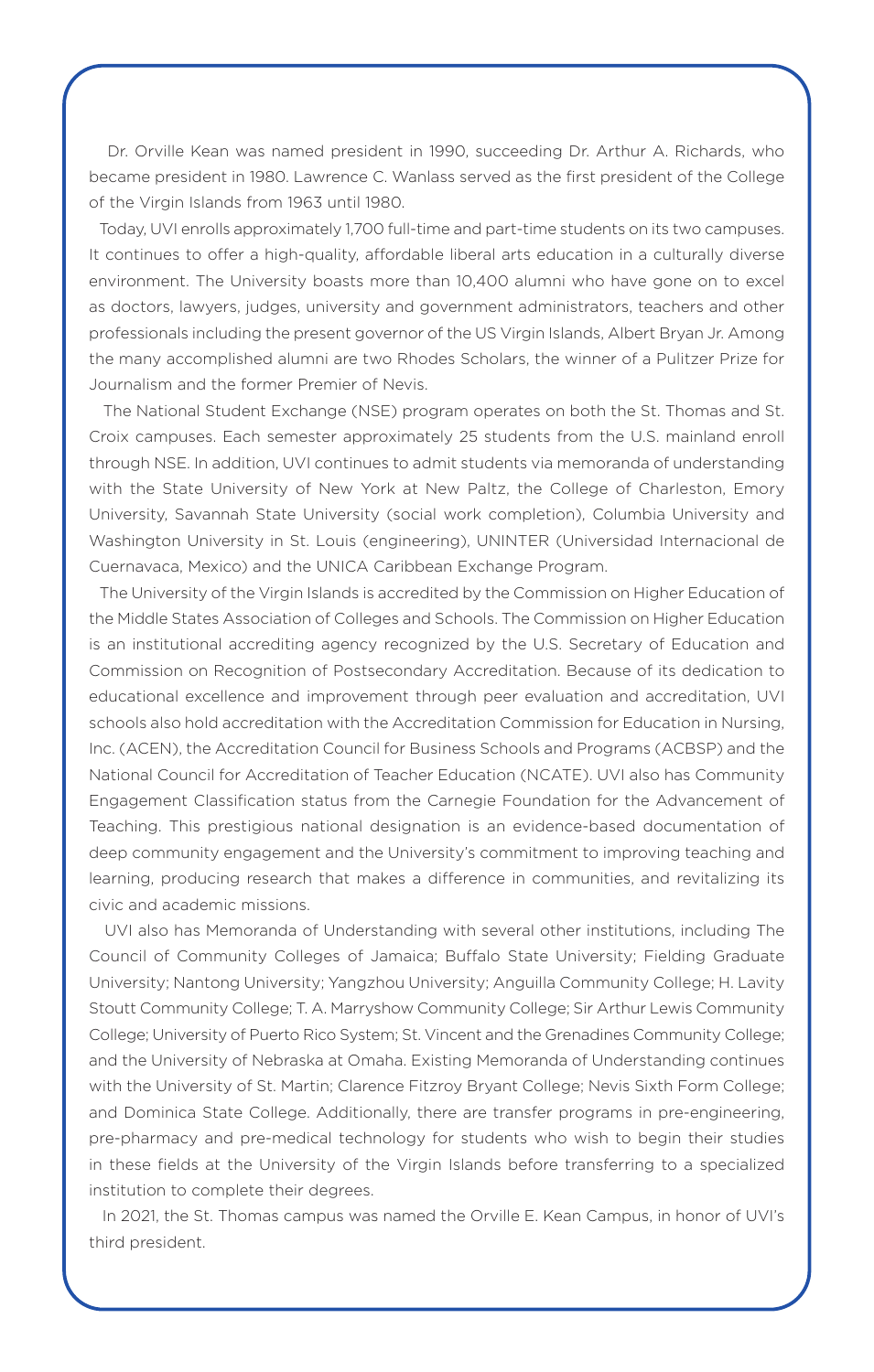### Ph.D. in Creative Leadership for Innovation and Change

The University of the Virgin Islands' first Ph.D. program launched in Fall 2016. Fifty doctoral candidates were a part of the first cohort who embarked on their journey to earn their Ph.D. in Creative Leadership for Innovation and Change. The candidates were a diverse group of life-long Virgin Islanders, U.S. mainlanders, international students from around the Caribbean and beyond.

UVI President David Hall and the Board of Trustees had already determined that the creation of a Ph.D. program was inevitable for the University; but in what area? After attending a powerful conference on creative leadership, Dr. Hall became convinced that – given the territory's need for a new generation of strong and insightful leaders who possessed the skills to drive positive social and economic change – creative leadership would be the perfect interdisciplinary field for UVI's first Ph.D. program in which not just one, but all departments could participate.

Dr. Hall met with UVI Provost Dr. Camille McKayle, who received the idea with great enthusiasm. She then recruited Dr. James Maddirala, who gladly stepped up to become the primary architect of the program. Together, Dr. McKayle and Dr. Maddirala reached out to other institutions, eventually finding partners in Buffalo State University and Fielding Graduate University for the first Ph.D. of its kind.

A substantial portion of the degree requirements for UVI's doctoral program is completed at a distance, but residencies are required each semester. The program is unique in that traditional classrooms and lectures have been replaced with flexible workstations and master practitioners who will work with adult learners as peers. During the weeklong residency sessions, students will connect with the gamechangers of a global world to jointly explore possible futures and exciting ideas.

The Ph.D. program, accredited by the Middle States Commission on Higher Education, will prepare learners in the field of leadership by offering an extensive study of relevant leadership knowledge.

#### Specialization Tracks

The Ph.D. in Creative Leadership for Innovation and Change requires that all admitted students enroll in an approved specialization track. The following three tracks are proposed with the initial program:

Creativity and Leadership for Change (CLC) Track Graduates receive a Ph.D. from the University of the Virgin Islands and a graduate certificate from Buffalo State University.

Organizational Development and Leadership (ODL) Track Graduates receive a Ph.D. from the University of the Virgin Islands and a graduate certificate from Fielding Graduate University.

Educational/Academic Leadership for Change (ELC) Track Graduates receive a Ph.D. from the University of the Virgin Islands.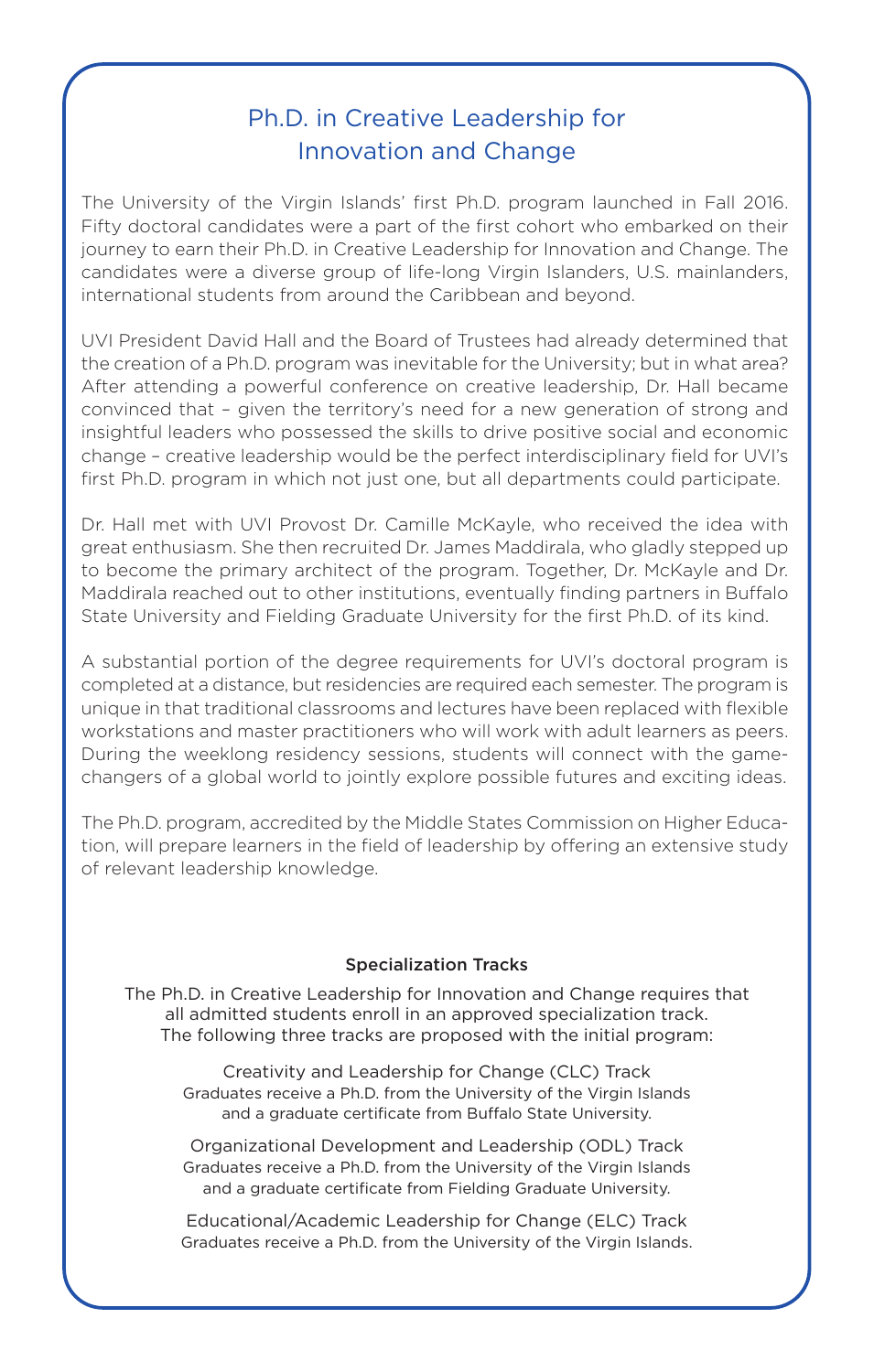### College of the Virgin Islands Class of 1972 Celebrating 50th Anniversary

#### BACHELOR OF ARTS DEGREE

College of the Virgin Islands

Rae J. Armstrong Victor F. Banks Doris C. Battiste † Hilary A Behan Adelle Victoria Belle-Barry Thomas P. Betzala † Angel (Bryant) Boschulte Monica Boyd-Richards Lucy Bruney Kathleen Y. (Bryan) Christian James Burch Jr. Laura T. (Hodge) Chesterfield Ruth M. (Christensen) Nielsen Denis E. Clarke • Luna I. Claxton<sup>†</sup> • Caryl Stanley Connor Vincent O. Cooper • Peter A. Croes • Karen M. Daniels • David D. Davis Glenn Davis Yvette H. P. DeLaunabque Maria H. Donovan Norvel G. Donovan † • Bernice (Turnbull) Francis • Leonard B. Francis, Jr. Wayne E. Francis • Rudolph Garfield † • Judith M. George † Rosetta A. Georges • Winona V. (Gittens) Joshua † • Guilford R. Gumbs Howard E. Gumbs • Bernice E. Harrigan • Ronald E. Harrigan Norman O. Henderson • Emmeth D. Hendrickson-† • Oliver E. Hendrickson Harold G. Horsford • Laurence P. E. Huntley • Barbara A. Isaac Eurania M. Jurgen • David K. Karr • Joseph H. Lake, Jr. • Ruby J.E. Lake Edith M. Leerdam • Cheryl G. Mason † • Juel D. (Meyers) Daniel Sonya D. Nelthropp + • Glenda C. Nelson • Neville A. Paul Klaus H. E. Priebe Angela J. A. (Riley) Krigger Charles E. Rogers Dorcity A. (Rogers) Phipps • Janice L. (Ross) Grant • Laurel A. Sewer Kwame O. Motilewa Pauline L. Sewer Keith C. Simmonds Linda M. (Smith) Navarro • Anne Oudyn Stephey • Urla E. (Stevens) Wiltshire Edwin M. Thomas, Sr. † • Jaime Velez • Alice A. Venzen † • Elise Vialet<sup>†</sup> Austin J. Walters Sinclair L. Wilkinson Gerald A. Williams Joan J. Williams† St. Claire N. Williams

#### ASSOCIATE OF ARTS DEGREE College of the Virgin Islands

Raymond C. Andrews • Anita L. Bailey • Linda M. Barone • Percival E. Clouden Clovis E. Emanuel Acia (Ford) Francis † Leon A. George Sylvia M. Gibbs Anne K. (Gilhooly) Urpanil • Cheryl P. Gunthorpe-Penn • Daniel C. Haines Cyril C. Harrigan <sup>+</sup> • Sharon M. (Henry) Brown • Janice V. (Hodge) Rohlsen Winston C. Industrious † • Edmond J.A. King • Eunice L. Morris • Jean V. Moses Margaret A. Mroz Lecia E. Nibbs-Rubaine † Eileene L. (Stevens) Parsons Clifford R. Powell • Klaus H. E. Priebe • Cresida (McClean) Raimer Norma I. Huntley Edna L. Wigley Bernice A. Robinson Horace V. Rogers Rehenia (Thompson) Romeo Lorna (Watson) Smith † Raymond O. Thomas Eurice Turnbull • Dorothy (Sewer) Walcott • Jacinta M. Weekes † Patricia M. Williams Loretta Wilson

Legend: † = Deceased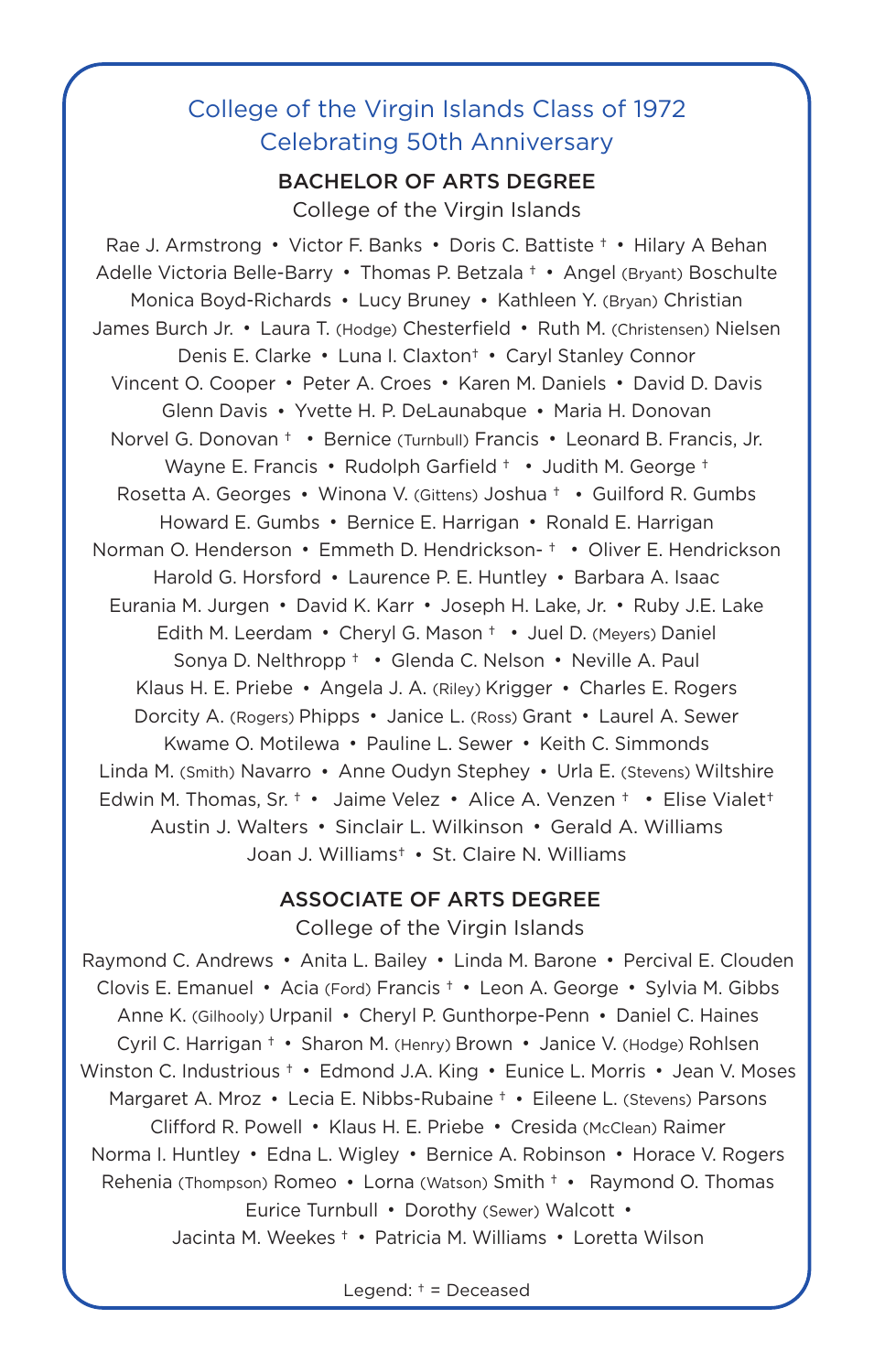## PROGRAM - Orville E. Kean Campus - St. Thomas

#### Celia Nurse, Ph.D. Associate Professor of Nursing COMMENCEMENT MARSHAL

|                                                                                                                                                                                                                                                                                                                                                                                                                                                                                                                                                                                                                                  | UVI Concert Choir, Dionne R. Donadelle                                                       |
|----------------------------------------------------------------------------------------------------------------------------------------------------------------------------------------------------------------------------------------------------------------------------------------------------------------------------------------------------------------------------------------------------------------------------------------------------------------------------------------------------------------------------------------------------------------------------------------------------------------------------------|----------------------------------------------------------------------------------------------|
|                                                                                                                                                                                                                                                                                                                                                                                                                                                                                                                                                                                                                                  |                                                                                              |
|                                                                                                                                                                                                                                                                                                                                                                                                                                                                                                                                                                                                                                  | UVI Concert Band, Dionne R. Donadelle                                                        |
|                                                                                                                                                                                                                                                                                                                                                                                                                                                                                                                                                                                                                                  | UVI Concert Band, Dionne R. Donadelle                                                        |
|                                                                                                                                                                                                                                                                                                                                                                                                                                                                                                                                                                                                                                  |                                                                                              |
|                                                                                                                                                                                                                                                                                                                                                                                                                                                                                                                                                                                                                                  |                                                                                              |
|                                                                                                                                                                                                                                                                                                                                                                                                                                                                                                                                                                                                                                  |                                                                                              |
|                                                                                                                                                                                                                                                                                                                                                                                                                                                                                                                                                                                                                                  |                                                                                              |
|                                                                                                                                                                                                                                                                                                                                                                                                                                                                                                                                                                                                                                  | arranged by Kasem Thompson, Jr.<br>UVI Concert Choir, Jeanette Rhymer                        |
|                                                                                                                                                                                                                                                                                                                                                                                                                                                                                                                                                                                                                                  |                                                                                              |
|                                                                                                                                                                                                                                                                                                                                                                                                                                                                                                                                                                                                                                  | UVI Concert Band, Dionne R. Donadelle<br>UVI Concert Choir, Jeanette Rhymer                  |
|                                                                                                                                                                                                                                                                                                                                                                                                                                                                                                                                                                                                                                  | Chairman, UVI Board of Trustees                                                              |
|                                                                                                                                                                                                                                                                                                                                                                                                                                                                                                                                                                                                                                  | The Honorable Donna Frett-Gregory<br>President of the 34th Legislature of the Virgin Islands |
|                                                                                                                                                                                                                                                                                                                                                                                                                                                                                                                                                                                                                                  | The Honorable Albert Bryan Jr.<br>Governor, United States Virgin Islands                     |
|                                                                                                                                                                                                                                                                                                                                                                                                                                                                                                                                                                                                                                  |                                                                                              |
|                                                                                                                                                                                                                                                                                                                                                                                                                                                                                                                                                                                                                                  | Arranged by Damon H. Dandridge<br>UVI Concert Choir, Jeanette Rhymer                         |
|                                                                                                                                                                                                                                                                                                                                                                                                                                                                                                                                                                                                                                  |                                                                                              |
| <b>CONFERRING OF DEGREES</b><br>Doctor of Philosophy in Creative Leadership for Innovation and Change • Master of Business Administration<br>Master of Arts Accounting • Master of Arts in Education • Master of Arts Educational Leadership<br>Master of Arts Leadership • Master of Arts School Counseling • Master of Arts in Psychology<br>Master of Public Administration • Master of Arts Counseling and Guidance<br>Master of Marine and Environmental Sciences • Bachelor of Arts • Bachelor of Business Administration<br>Bachelor of Science • Associate of Applied Science • Associate of Arts • Associate of Science |                                                                                              |
|                                                                                                                                                                                                                                                                                                                                                                                                                                                                                                                                                                                                                                  | Vice President for Institutional Advancement                                                 |
|                                                                                                                                                                                                                                                                                                                                                                                                                                                                                                                                                                                                                                  | UVI Concert Choir, Jeanette Rhymer                                                           |
|                                                                                                                                                                                                                                                                                                                                                                                                                                                                                                                                                                                                                                  |                                                                                              |
|                                                                                                                                                                                                                                                                                                                                                                                                                                                                                                                                                                                                                                  |                                                                                              |
| *Audience is required to stand.                                                                                                                                                                                                                                                                                                                                                                                                                                                                                                                                                                                                  |                                                                                              |

Every effort is made to ensure that this program is accurate; circumstances beyond our control may have resulted in unintentional errors.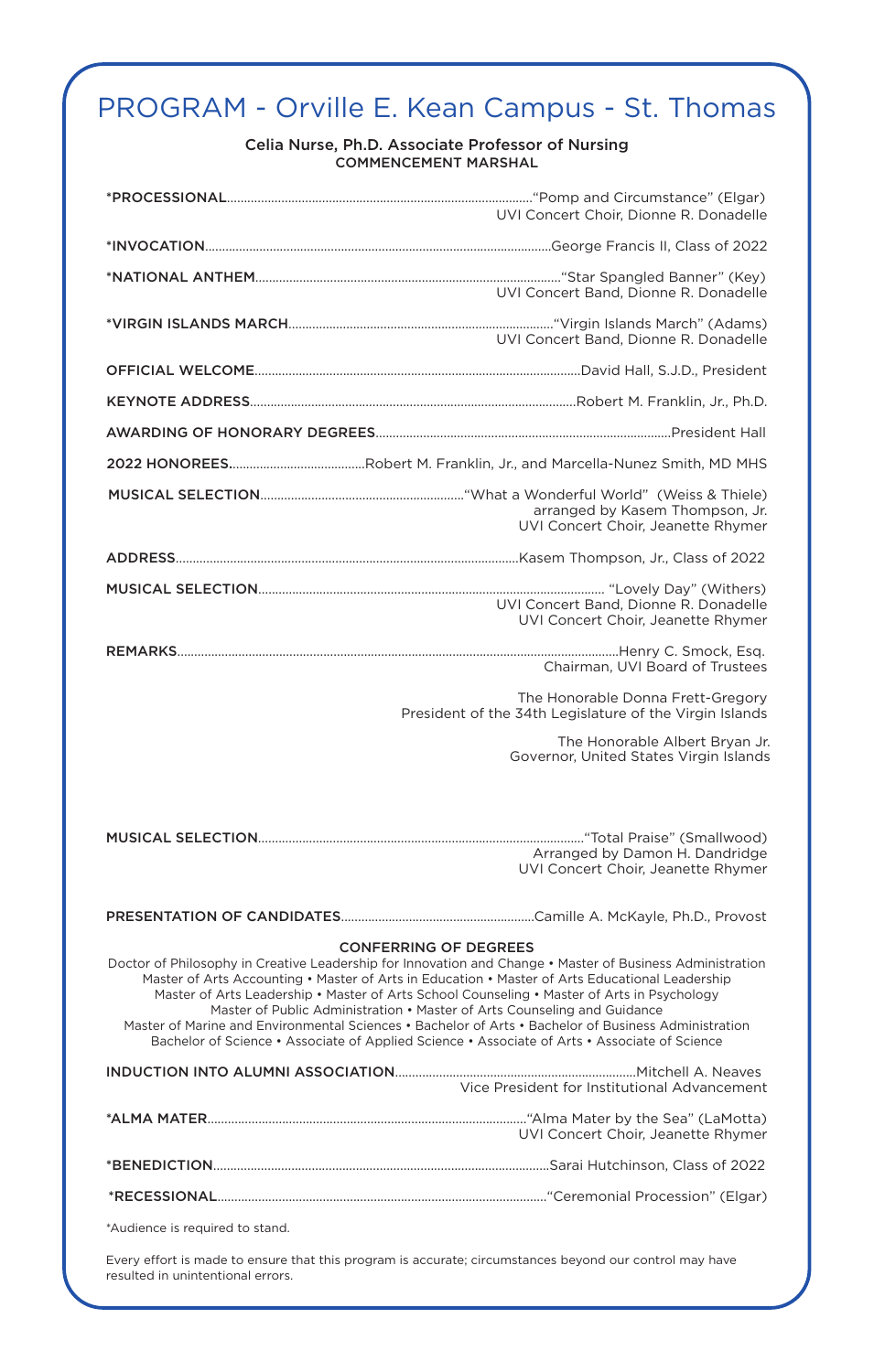# PROGRAM - Albert A. Sheen Campus - St. Croix

Conrad Spencer, Ph.D., Assistant Professor of Mathematics COMMENCEMENT MARSHAL

|                                 | UVI Concert Band, Erick Willie                                                                                                                                                                                                                                                                                                                                                                                                                                                                                                                                                                                                   |
|---------------------------------|----------------------------------------------------------------------------------------------------------------------------------------------------------------------------------------------------------------------------------------------------------------------------------------------------------------------------------------------------------------------------------------------------------------------------------------------------------------------------------------------------------------------------------------------------------------------------------------------------------------------------------|
|                                 |                                                                                                                                                                                                                                                                                                                                                                                                                                                                                                                                                                                                                                  |
|                                 | <b>UVI Concert Band</b>                                                                                                                                                                                                                                                                                                                                                                                                                                                                                                                                                                                                          |
|                                 | <b>UVI Concert Band</b>                                                                                                                                                                                                                                                                                                                                                                                                                                                                                                                                                                                                          |
|                                 |                                                                                                                                                                                                                                                                                                                                                                                                                                                                                                                                                                                                                                  |
|                                 |                                                                                                                                                                                                                                                                                                                                                                                                                                                                                                                                                                                                                                  |
|                                 |                                                                                                                                                                                                                                                                                                                                                                                                                                                                                                                                                                                                                                  |
|                                 |                                                                                                                                                                                                                                                                                                                                                                                                                                                                                                                                                                                                                                  |
|                                 |                                                                                                                                                                                                                                                                                                                                                                                                                                                                                                                                                                                                                                  |
|                                 |                                                                                                                                                                                                                                                                                                                                                                                                                                                                                                                                                                                                                                  |
|                                 | Vice Chairman, UVI Board of Trustees                                                                                                                                                                                                                                                                                                                                                                                                                                                                                                                                                                                             |
|                                 | The Honorable Donna Frett Gregory<br>President of the 34th Legislature of the Virgin Islands                                                                                                                                                                                                                                                                                                                                                                                                                                                                                                                                     |
|                                 | The Honorable Albert Bryan Jr.<br>Governor, United States Virgin Islands                                                                                                                                                                                                                                                                                                                                                                                                                                                                                                                                                         |
|                                 |                                                                                                                                                                                                                                                                                                                                                                                                                                                                                                                                                                                                                                  |
|                                 |                                                                                                                                                                                                                                                                                                                                                                                                                                                                                                                                                                                                                                  |
|                                 |                                                                                                                                                                                                                                                                                                                                                                                                                                                                                                                                                                                                                                  |
|                                 | <b>CONFERRING OF DEGREES</b><br>Doctor of Philosophy in Creative Leadership for Innovation and Change • Master of Business Administration<br>Master of Arts Accounting • Master of Arts in Education • Master of Arts Educational Leadership<br>Master of Arts Leadership • Master of Arts School Counseling • Master of Arts in Psychology<br>Master of Public Administration • Master of Arts Counseling and Guidance<br>Master of Marine and Environmental Sciences • Bachelor of Arts • Bachelor of Business Administration<br>Bachelor of Science • Associate of Applied Science • Associate of Arts • Associate of Science |
|                                 | Assistant Professor of Military Science                                                                                                                                                                                                                                                                                                                                                                                                                                                                                                                                                                                          |
|                                 | Vice President for Institutional Advancement                                                                                                                                                                                                                                                                                                                                                                                                                                                                                                                                                                                     |
|                                 | UVI Concert Band, Erick Willie                                                                                                                                                                                                                                                                                                                                                                                                                                                                                                                                                                                                   |
|                                 |                                                                                                                                                                                                                                                                                                                                                                                                                                                                                                                                                                                                                                  |
|                                 | UVI Concert Band, Erick Willie                                                                                                                                                                                                                                                                                                                                                                                                                                                                                                                                                                                                   |
| *Audience is required to stand. |                                                                                                                                                                                                                                                                                                                                                                                                                                                                                                                                                                                                                                  |

Every effort is made to ensure that this program is accurate; circumstances beyond our control may have resulted in unintentional errors.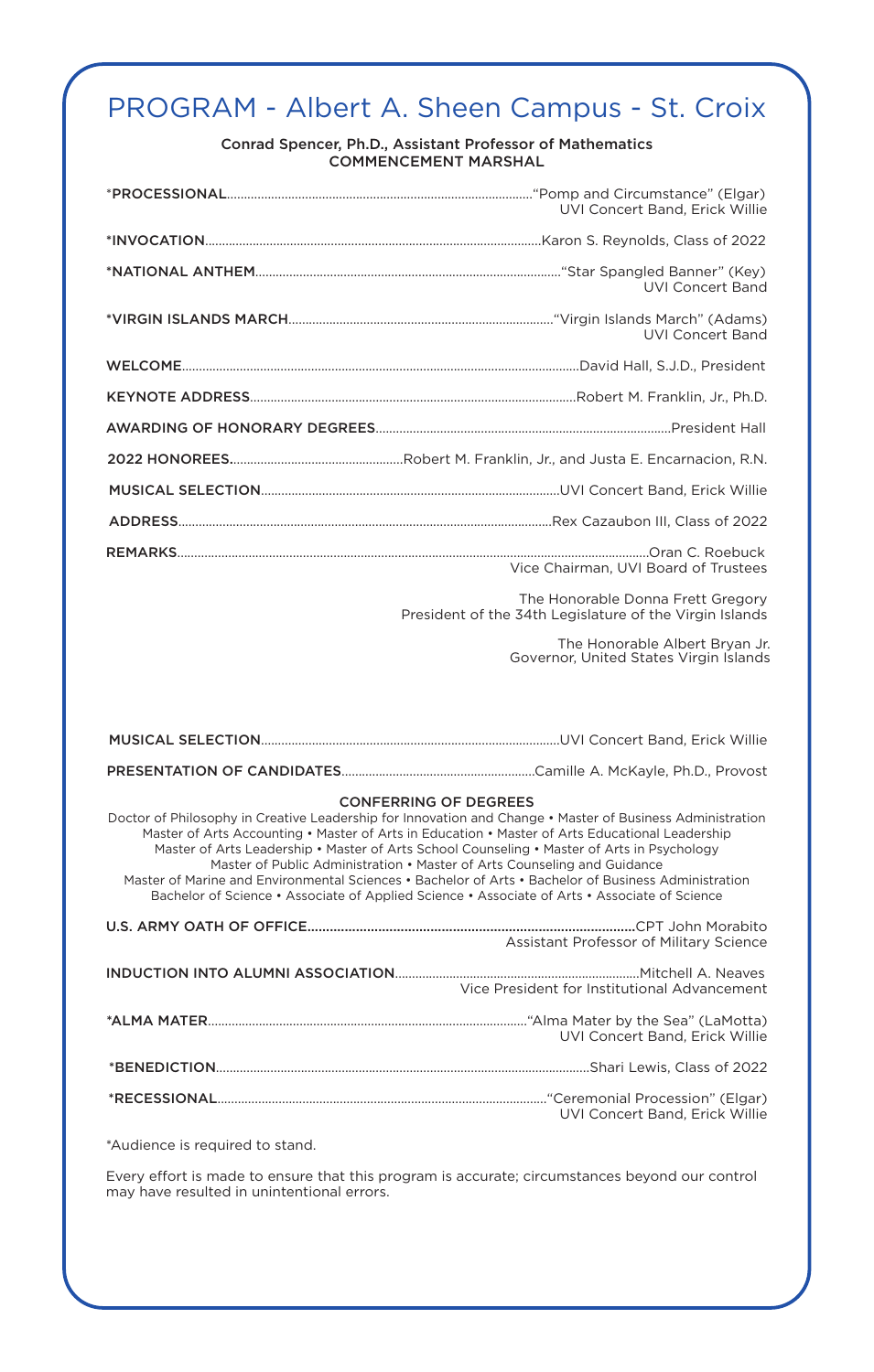### Justa E. Encarnacion, RN, BSN, MBA/HCM Doctor of Humane Letters

Justa E. Encarnacion, affectionately known as "Tita," is no stranger to the U.S. Virgin Islands nor to healthcare. A St. Croix native, Commissioner Encarnacion began her career in healthcare at the Charles Harwood Memorial Hospital as a volunteer in the Nursing Education Department at the mere age of 14-years-old. This experience set the stage for her career as a healthcare professional. She currently serves as Commissioner for the Virgin Islands Department of Health and Chief Public Health Officer.

During her time at Charles Harwood Memorial Hospital, her interest in pediatric nursing blossomed. She continued her career in Cleveland, Ohio at Rainbow Babies & Children's Hospital. Her two beautiful and bright children, Bobby and Stephanie Thompson, were also born in Cleveland.

She received her Associate of Science in Nursing from the then College of the Virgin Islands. She completed her Bachelor of Science in Nursing at Barry University and received her Master of Business Administration in Health Care Management from the University of Phoenix. Commissioner Encarnacion is a pediatric nurse by trade.



```
Justa E. Encarnacion
```
She has over 30 years of experience in healthcare with 15 years of experience leading staff in inpatient and outpatient settings. Encarnacion has served in a number of capacities in both the private and public sectors, leading a number of projects. She was the first Health Services Supervisor and assisted with opening the first health center on the Albert A. Sheen Campus on St. Croix at the University of the Virgin Islands. As the Health Services Supervisor, she also hosted various campus-led youth symposiums focused on women's health issues and served as part-time faculty. Other roles held include Assistant Chief Nursing Officer, Vice President of Out-Patient Services, Vice President of Strategic Planning and Chief Nursing Officer at the Governor Juan F. Luis Hospital and Medical Center (JFL). She also collaborated with other leaders on improving the quality indicators of the Dialysis and Inpatient units and assisted in successfully regaining full Centers for Medicare & Medicaid Services (CMS) certification in both areas of the JFL hospital. Commissioner Encarnacion also served as Clinical Advisor at Case Western Reserve University Francis Payne Bolton School of Nursing. She has developed policies, implemented process improvement initiatives, headed transitions, and conducted strategic planning.

On January 22, 2019, Encarnacion was appointed by Governor Albert Bryan Jr. as the Commissioner Nominee for the Virgin Islands Department of Health and sworn into the position on June 16, of the same year. This position required a shift in focus from in-patient care to public health service. Her experience with the in-patient arena, and work with outpatient agencies at the University of the Virgin Islands and medical group practices prepared her for the role as the lead Virgin Islands, Public Health Official. She comes with a strong regulatory background and is committed to improving health care in the Territory and as a result, implemented the Division of Regulatory Services in the Department. In March of 2020, Commissioner Encarnacion was also designated as the Incident Commander to lead the mission to protect the U.S. Virgin Islands public's health during the COVID-19 Pandemic.

Commissioner Encarnacion embraces and respects the responsibility of her appointment. She believes in community and collaboration and that community begins with public health. Commissioner Encarnacion holds team building as a means for success. She utilizes the nursing process as her basis for process improvement, as she is convinced that it can be matched with any process improvement methodologies in creating sustainable changes.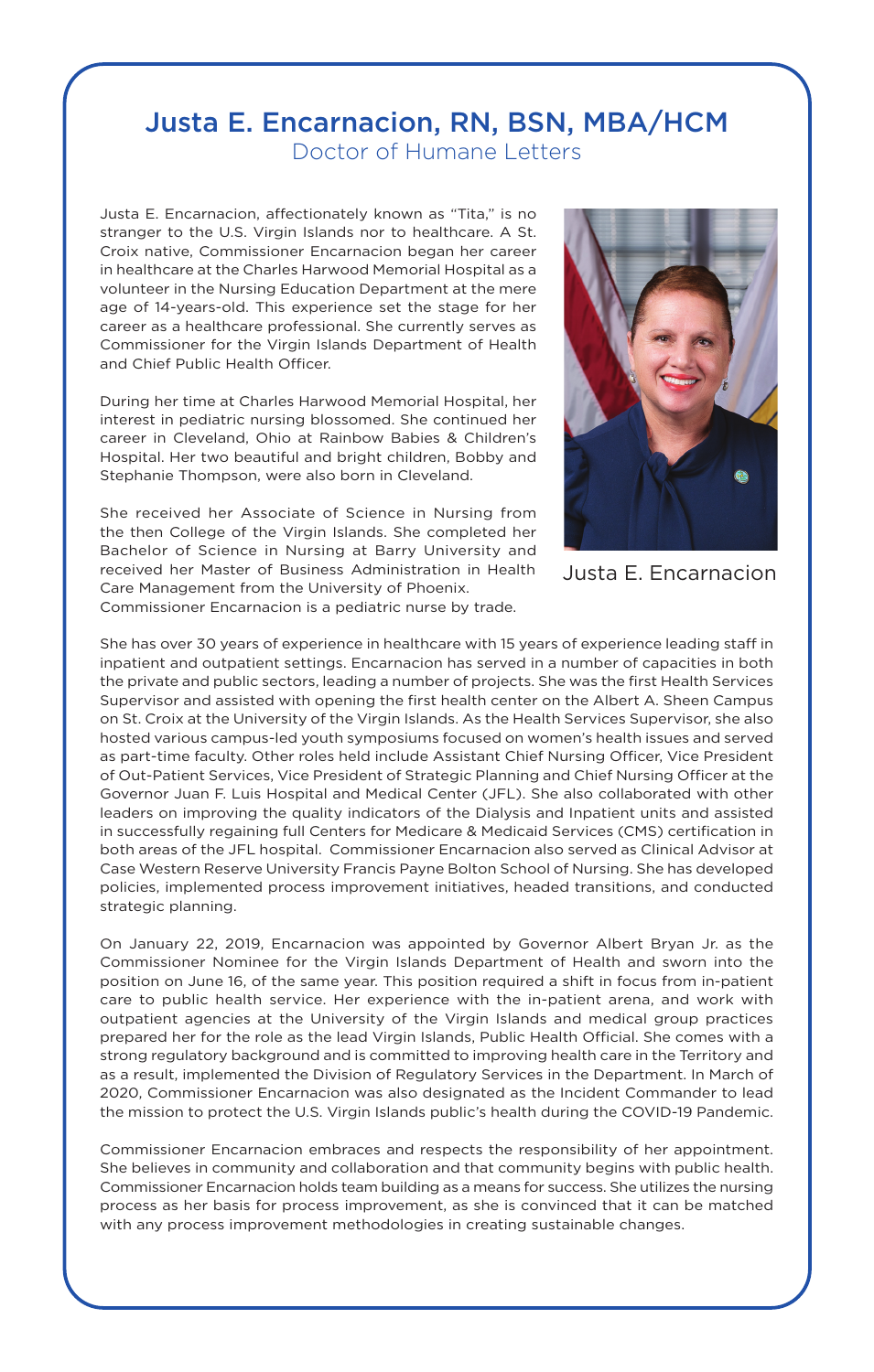### Marcella Nunez-Smith, MD, MHS

Doctor of Humane Letters

Dr. Marcella Nunez-Smith, MD, MHS. is the C.N.H Long Professor of Internal Medicine, Public Health, and Management; Inaugural Associate Dean for Health Equity Research; Founding Director of the Equity Research and Innovation Center (ERIC); Director of the Center for Research Engagement (CRE); Associate Cancer Center Director for Community Outreach and Engagement at Yale Cancer Center; Chief Health Equity Officer at Smilow Cancer Hospital; Deputy Director for Health Equity Research and Workforce Development at the Yale Center for Clinical Investigation; Core Faculty in the National Clinician Scholars Program; Research Faculty in the Global Health Leadership Initiative; Director of the Pozen-Commonwealth Fund Fellowship in Health Equity Leadership; and Co-Director of the Doris Duke Clinical Research Fellowship.

Dr. Nunez-Smith's research focuses on promoting health

and healthcare equity for structurally marginalized populations with an emphasis on centering community engagement, supporting healthcare workforce diversity and development, developing patient reported



Marcella Nunez-Smith

measurements of healthcare quality, and identifying regional strategies to reduce the global burden of non-communicable diseases. Dr. Nunez-Smith has extensive expertise in examining the effects of social and structural determinants of health, systemic influences contributing to health disparities, health equity improvement, and community-academic partnered scholarship. In addition to this extensive experience in primary data collection, management, and analysis, ERIC has institutional expertise in qualitative and mixed methods, population health, and medical informatics.

She is the principal investigator on many National Institute of Health (NIH) and foundationfunded research projects, including an NIH/NCI-funded project to develop a tool to assess patient reported experiences of discrimination in healthcare. She has conducted an investigation of the promotion and retention of diversity in academic medical school faculty and has published numerous articles on the experiences of minority students and faculty. Funded by NIH/NIMHD, she established the Eastern Caribbean Health Outcomes Research Network (ECHORN), a research collaborative across four Eastern Caribbean islands, supporting several chronic disease research projects and enhancing health outcomes research and leadership capacity in the region; the flagship ECHORN Cohort Study recruited and is following a community-dwelling adult cohort to examine novel chronic disease risk and protective factors. She recently received NIH/National Heart, Lung and Blood Institute (NHLBI) funding to build upon this work by recruiting children into an expanded intergenerational ECHORN cohort, inclusive of a biorepository. She is also Principal Investigator on one of five NIH/NIMHD-funded Transdisciplinary Collaborative Centers on Health Disparities focused on Precision Medicine, which leverages the ECHORN infrastructure to conduct collaborative research on hypertension and diabetes.

Most recently, as the COVID-19 pandemic has shed national attention on the health and healthcare disparities of marginalized populations, she was called upon to serve on the Governor's ReOpen CT Advisory Group and to chair its Community Committee. She served as an Advisor to the Biden-Harris campaign, and subsequently named co-chair of the Biden-Harris Transition COVID-19 Advisory Board and will serve as chair of the COVID-19 Health Equity Task Force in the administration. She also received NIH funding to leverage ECHORN to improve the COVID-19 testing cascade in Puerto Rico and the US Virgin Islands.

Dr. Nunez-Smith has mentored dozens of trainees since completing fellowship and has received numerous awards for teaching and mentoring. She is board certified in internal medicine, having completed residency training at Harvard University's Brigham and Women's Hospital and fellowship at the Yale Robert Wood Johnson Foundation Clinical Scholars Program, where she also received a Masters in Health Sciences. Originally from the US Virgin Islands, she attended Jefferson Medical College, where she was inducted into the Alpha Omega Alpha Medical Honor Society, and she earned a BA in Biological Anthropology and Psychology at Swarthmore College.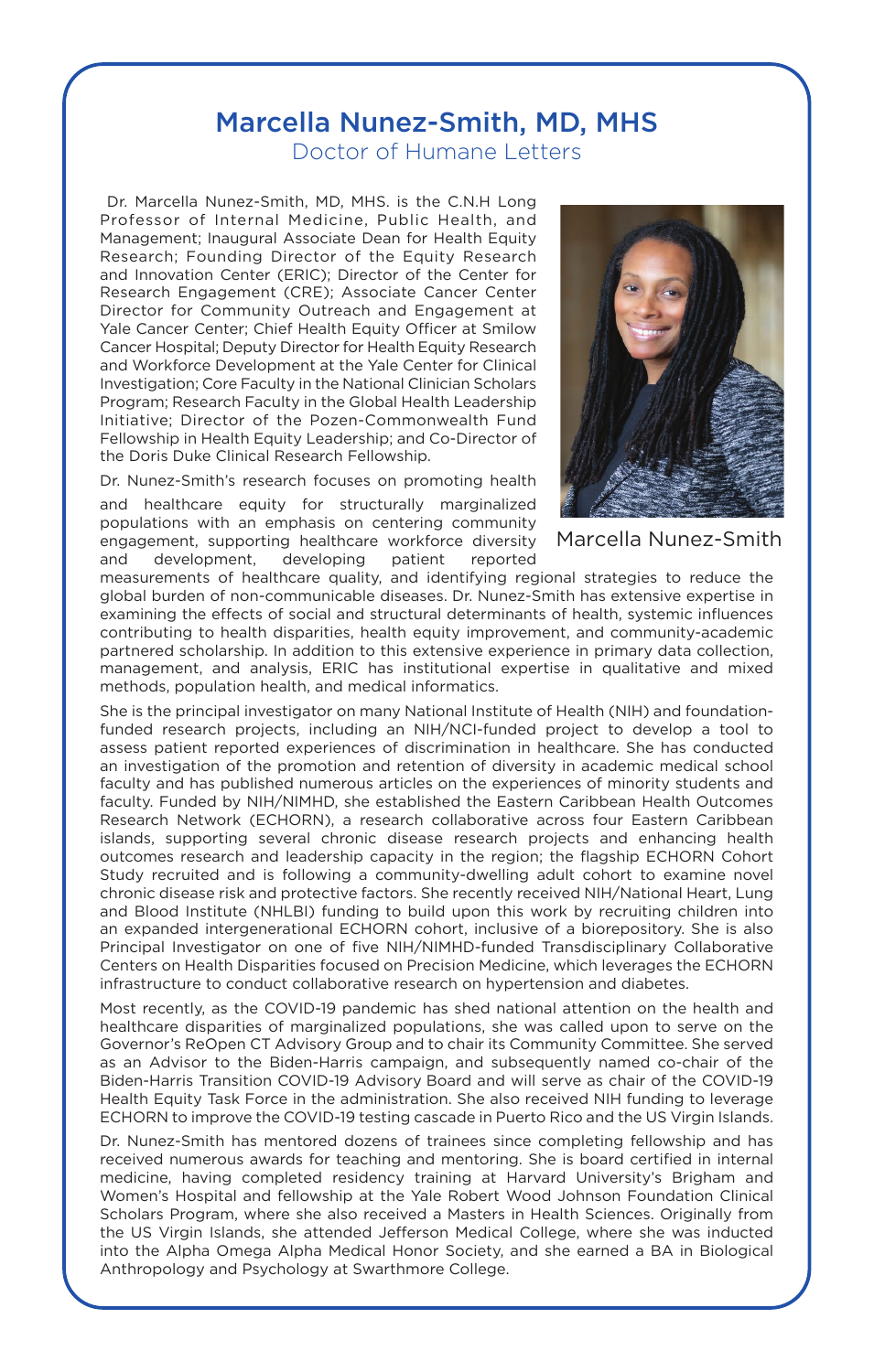### President's Cabinet

#### Dr. Camille A. McKayle

Provost and Vice President for Academic Affairs

#### Shirley Lake-King

Vice President for Administration and Finance and Chief Financial Officer

#### Mitchell A. Neaves

Vice President for Institutional Advancement

#### Sharlene Harris

Vice President for Information Services and Institutional Assessment

#### Nereida Washington

Associate Vice President for Operations and Business Services

#### David Wuinee

Associate Provost for Enrollment Management

#### Dr. Haldane Davies

Vice President for Business Development and Innovation

#### Hedda Finch Simpson

Dean of Student Affairs Albert A. Sheen Campus

#### Verna Rivers

Dean of Student Affairs Orville E. Kean Campus

#### Una C. Dyer

Director of Presidential Operations

### UVI Schools & Colleges

Academic Deans

#### School of Agriculture Usman Adamu, Ph.D.

#### School of Business Kendra Harris, Ph.D.

School of Education Karen Brown, Ph.D.

#### College of Liberal Arts and Social Sciences Kimarie Engerman, Ph.D.

School of Nursing M. Beverley A. Lansiquot, RN, DNP

College of Science and Mathematics Michelle Peterson, Ph.D.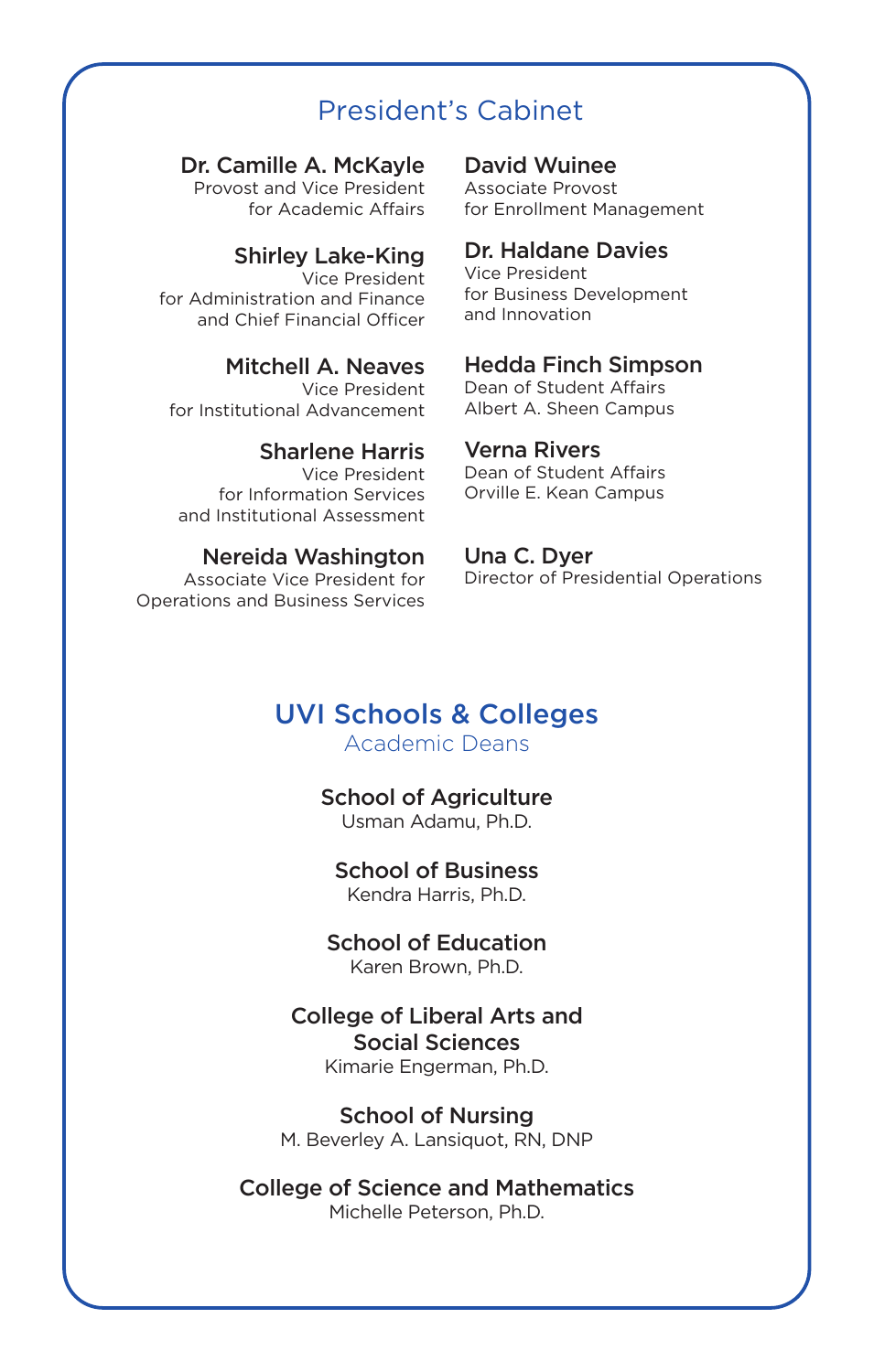### University of the Virgin Islands Board of Trustees

**The Honorable Albert Bryan Jr.**

Honorary Chairman Governor of the U.S. Virgin Islands

**Attorney Henry C. Smock** Chair

St. Thomas, Virgin Islands

Dr. David Hall - ex-officio Board Secretary President of the University

Racquel Berry-Benjamin – ex-officio Commissioner Department of Education St. Thomas, Virgin Islands

Kyza A. Callwood - ex-officio Chair - V.I. Board of Education St. Thomas, Virgin Islands

Nisha Clavier Alumni Association Representative St. Croix, Virgin Islands

> Erica Johnson Creamer Washington, D.C.

**Oran C. Roebuck** Vice Chair St. Croix, Virgin Islands

Dr. Lois Hassell Habtes St. Thomas, Virgin Islands

John P. de Jongh, Jr. St. Thomas, Virgin Islands

Dr. Glenn Metts Faculty Representative 2021-2022 St. Thomas, Virgin Islands

Dr. John A. Quelch Miami, Florida

Reginald Vigilant St. Croix, Virgin Islands

Rev. Dr. Wesley S. Williams, Jr. St. Thomas, Virgin Islands

### Emeriti Trustees

Alexander A. Moorhead, Jr. -Board Chair Emeritus

Alfred O. Heath, M.D.

Roy D. Jackson, Sr., CPA

Howard L. Jones, Ph.D.

Jennifer Nugent-Hill, M.P.A.

Bernard H. Paiewonsky, Ph.D. †

Auguste E. Rimpel, Jr., Ph.D. -Board Chair Emeritus

Sylvia Ross Talbot, Ed.D.

Edward E. Thomas, B.A.

Yvonne E. L. Thraen, Ph.D.

Ruth E. Thomas, M.A., Ed.S †

Patrick N. Williams, M.A. †

### Emeriti Presidents

Lawrence C. Wanlass, Ph.D. † Orville E. Kean, Ph.D. Arthur A. Richards, Ed.D. † LaVerne E. Ragster, Ph.D.

Legend: † = Deceased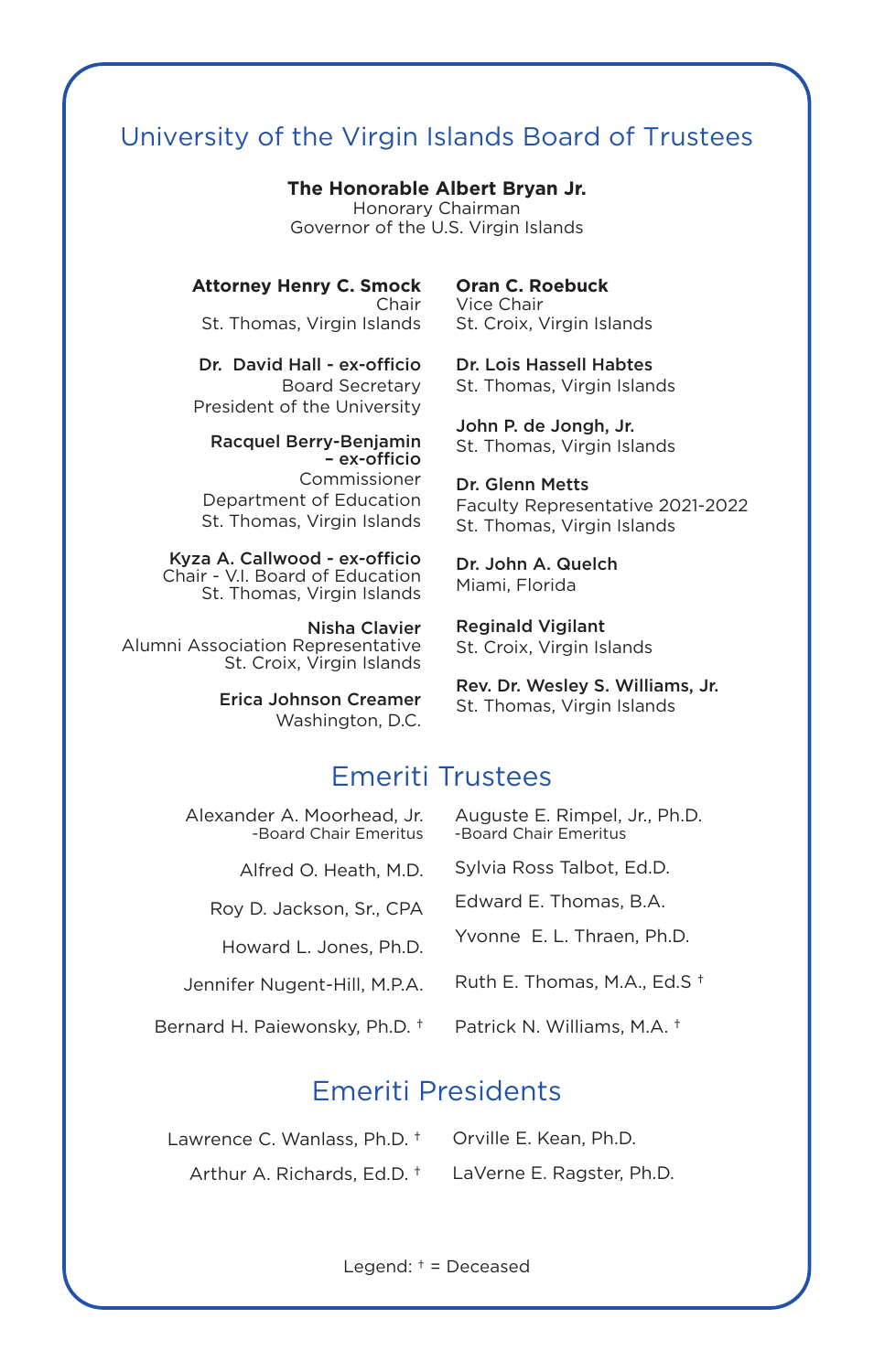### Commencement Committees

### St. Croix

Jana Austrie Francisca Barry Diana Claxton Una Dyer · Paul Flemming (Co-Chair) · Caira Isaac Judy James • Sophia Johnson • Anyha Lord-Jerris Monifa Potter · Shanta Roberts · Cleveland Tonge Tamika Thomas-Williams Nereida Washington (Co-Chair)

### St. Thomas

Donna Andrews • Adina Browne (Student Representative) Diana Claxton · Jerel Drew · Una Dyer Dahlia Stridiron-Felix Theodore Glasford Denise Humphrey · Charles Martin, Sr. · Cheryl Mingo Henville Pole Monifa Potter Lois Rivera Gail Steele (Chair) • Mervin Taylor • Tamika Thomas-Williams Astrid Tuitt Wilmund Wattley Ira Mactavious

### Class of 2022 Officers

St. Croix

Shanice Wilson President

Kenisha Florent Vice President

Class Adjectives - Resilient, Ambitious and Unbreakable

### St. Thomas

Adina Browne President

Makayla Carino Secretary

Dystanie Smalls Public Relations Officer

Class Adjectives - Resilient, Determined and Overcoming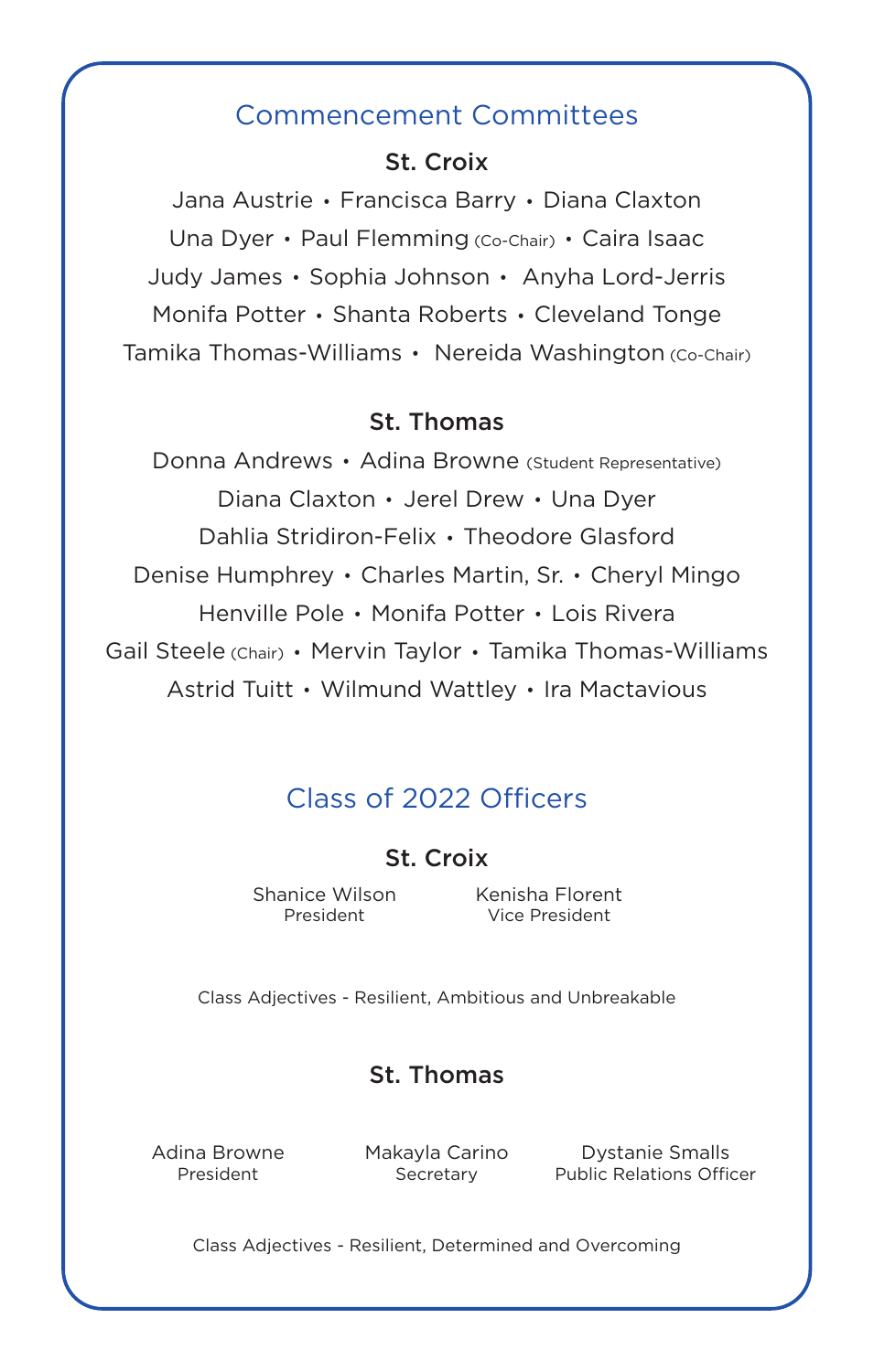### The Mace

The mace of the University of the Virgin Islands is the symbol both of presidential responsibilities and authority. Carved on the island of St. Croix from the wood of a local mahogany tree, one of God's most enduring symbols of life, the mace says that the responsibilities of the president are without end. It also says that the president cannot discharge those responsibilities without authority. The mace is a 3-foot-long mahogany cylinder 1.5 inches in diameter topped by a four-inch mahogany ball into which a sterling silver reproduction of the University logo is set. The sterling silver logo was crafted on the island of St. Thomas.

### Academic Regalia

 The wearing of caps, gowns and hoods at graduation exercises is one of the oldest and most democratic of collegiate customs. It originated in the Middle Ages when the first universities were founded as clerical institutions. Besides distinguishing the wearers from laymen, the costume served a very practical purpose in the unheated churches and cloisters of the time. It often added grace to the individuals and impressiveness to the ceremonies in which they took part. Its chief virtue, however, was that it eliminated undemocratic differences in dress which might otherwise have marred an essentially democratic occasion.

 Under the intercollegiate system adopted in 1893, the Oxford cap or "mortarboard" is worn for all degrees, but the doctor is entitled to a gold tassel and optional velvet cap. The sleeve of the master's gown is distinguished from the bachelor's by a half-moon cut at the end. The doctor's gown has faced-down fronts, and round bell sleeves with bars of velvet. The master's degree hood is longer than the bachelor's and the doctor's is longer than the master's. All hoods are lined with silk showing the official colors of the institution that conferred the degree.

 The doctoral, bachelor's and master's degree candidates at the University of the Virgin Islands wear hoods lined with Caribbean blue and white, the school colors. The hoods are also trimmed with the various colors outlined below to signify the degrees earned and areas of study. According to the Academic Costume Code, at most U.S. institutions the color of velvet trim indicates the following academic disciplines: agriculture/ maize; economics/ copper; education/ light blue; engineering/orange; fine arts/brown; home economics/ maroon; law/purple; library science/ lemon; music/pink; nursing/ apricot; philosophy/dark blue; physical education/sage green; public administration/peacock blue; public health/salmon pink; science/golden yellow; social science/cream; social work/citron; speech/silver gray.